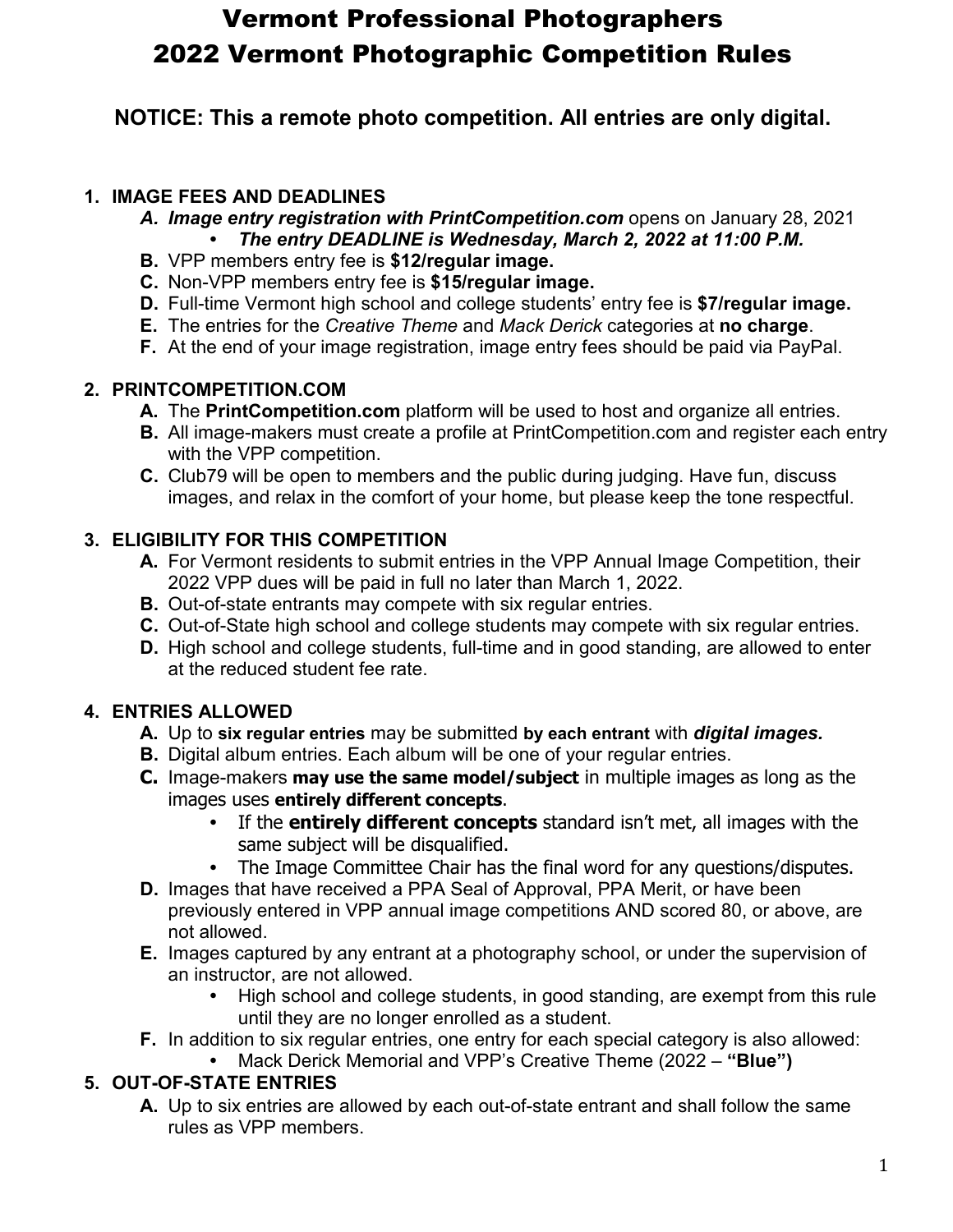- **B.** Only one Out-of-State Court of Honor award is available for these entries.
	- **•** All other awards are available only to Vermont VPP members.

# **6. CERTIFICATION OF RESPONSIBILITY**

- **A.** By submitting entries, entrants certify that they have created, composed, and made original exposures and that the processing, printing, and special effects were done by them, or under their direction.
- **B.** Entries in violation of this rule will be disqualified.

## **7. DIGITAL ENTRIES – SUBMISSION GUIDELINES**

- **A.** The longest side of each image file should be **4000 pixels at 200ppi**.
- **B.** Image files saved to a **JPEG quality of 10**
- **C.** Image file size should **not exceed 7.5MB**.
- **D.** Image files should be saved in **either sRGB, or the Adobe RGB 1998, color space.**
- **E.** These digital files will be used for awards selection, presentation, and publishing on the VPP website and convention book.

# 8. **PHOTOGRAPHIC IMAGE CATEGORIES**

- **A.** For the awards selection, your images will only be considered for awards in the categories you check marked during your online registration on PrintCompetition.com.
- **B.** Designate one of these categories for each entry, including albums, when uploading your entries:
	- **• Portraits:**
		- 1. Portrait of 1 or 2 Adults
		- 2. Family Portraits 3 or more people
		- 3. Newborn Portrait
		- 4. Children's Portraits
		- 5. High School Senior Portraits
		- 6. Boudoir, Glamour, Fashion
		- 7. Pet Portraits
		- 8. Wedding studio portraits

#### **• Illustrative:**

- 1. Nature: flowers, insects, wild animals, zoo animals
- 2. Commercial: real estate, architecture, still life and product photography
- 3. Includes images that don't fit into other categories.

## **• Landscape/Cityscape**

#### **• Wedding/Events:**

- 1. Wedding Documentary
- 2. Wedding Posed
- 3. Event
- 4. Non-Event Portraits and Storytelling

## **• Artist**

- **1.** This category is judged with emphasis on the creative use of manipulation through any means of imaging.
- **2.** It is not intended to be just images that are retouched, enhanced, or printed digitally.
- **3.** Photo restorations should be placed in this category.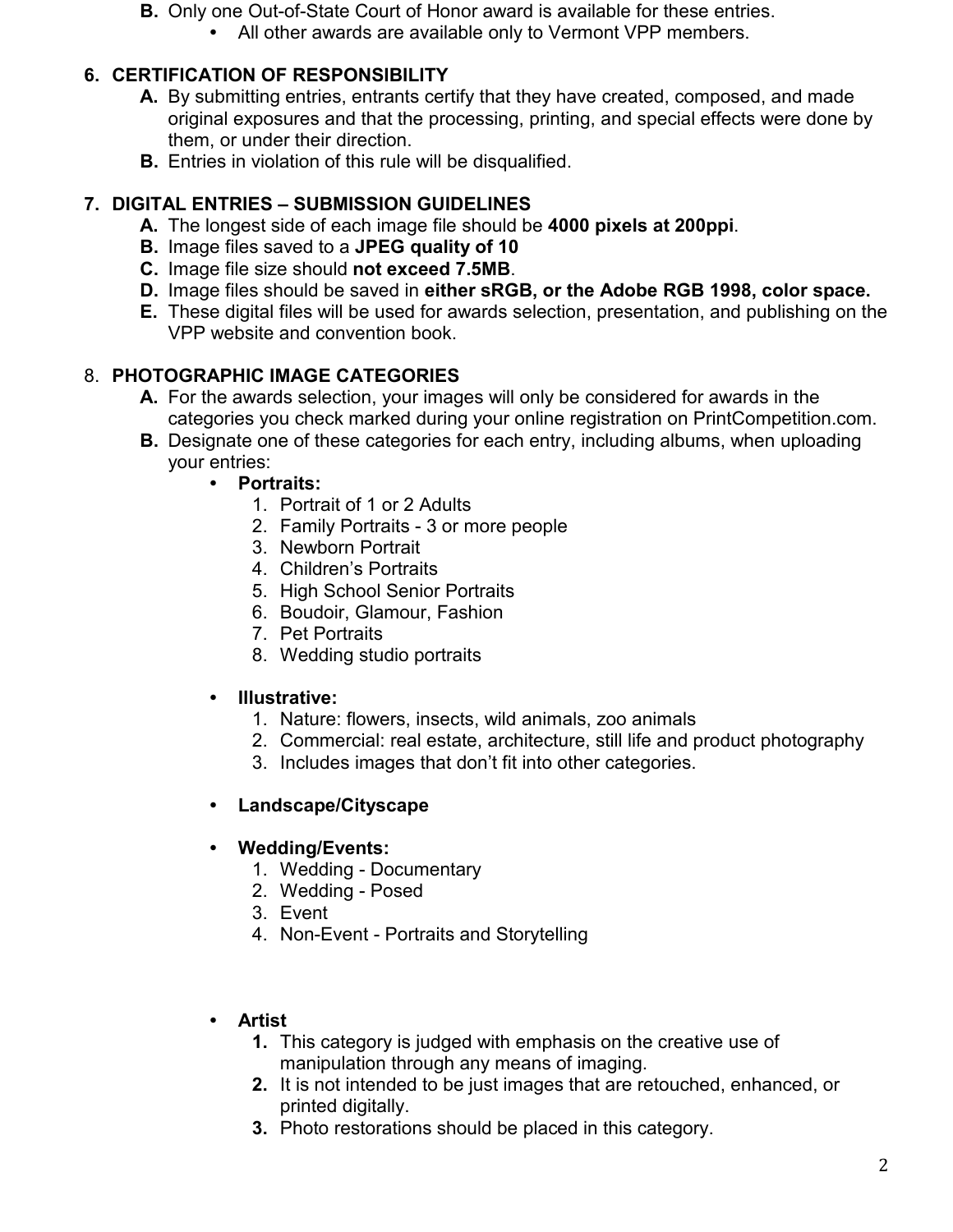- **4.** Entries may include any subject and may have additional elements not created by the maker.
- **5.** All processing, manipulation, artwork, or rendering must be done by the entrant.
- **6.** Guide images **must be included** on the submitted image.

## **9. JUDGING**

- **A.** Images will be judged **Friday, March 4, 2022** in an open PPA-style image judging.
- **B.** PPA rules will be followed as they apply to state-level print competitions.
- **C.** Images will be judged individually, but not in categories or classifications.
- **D.** PPA Automatic Majority Challenge rule replaces the 78-79 and 80-81 review process.
- **E.** The Image Committee Chairman has the authority to decide any questions not specifically covered by these rules, and his/her decision will be final.

#### **10.IMAGE CORNERS**

Blue, red, and white corners are awarded as follows:

**•** Blue = 80-100; Red = 75-79; White = 70-74

#### **11.CREATIVE THEME AWARD**

- **A. This year's theme is "Blue"**
- **B.** Vermont VPP members may enter one image in this category.
- **C.** This category is in addition to the 6 regular entries and is free to enter.
- **D.** Judging is done within the VPP Image Competition.
- **E.** The judges will select the image that best exemplifies and interprets this year's theme.

#### **12.BEST FIRST-TIMER AWARD**

- **A.** This is mini competition among the VPP members who are entering this competition for the first time.
- **B.** This award goes to the highest scoring image among the first-time entrants.

#### **13. MOST PROMISING NEWCOMER**

**A.** Awarded to a Vermonter who has competed in VPP's Image Competition for 2 consecutive years, or more.

#### **14. YOUNG PHOTOGRAPHER AWARD**

- **A.** Awarded to a deserving young photographer, who is 25 years of age, or younger.
- **B.** The winner of this award must have a VPP mentor who is in good standing.
	- **•** If you need help finding a VPP mentor, contact the image committee chairman.

#### **15.STUDENT PHOTOGRAPHER AWARD**

- **A.** Awarded to a Vermont student photographer who is currently in high school, or college, and is full-time and in good standing.
- **B.** The winner of this award must have a VPP mentor who is in good standing.
	- **•** If you need help finding a VPP mentor, contact the image committee chairman.
- **C.** The winner of the Student Photographer award will receive a \$500 college scholarship.

#### **16.GEORGE R. READ MEMORIAL AWARD**

- **A.** A Vermont VPP member's image in a Vermont setting is eligible for this award.
- **B.** The image may be a portrait, commercial, or pictorial, but must stress the natural beauty of the State of Vermont, its people, or heritage, to be eligible.

#### **17.COURT OF HONOR AWARDS**

**A.** Any single image entry that scores 80-100, is eligible for these judges' choice awards.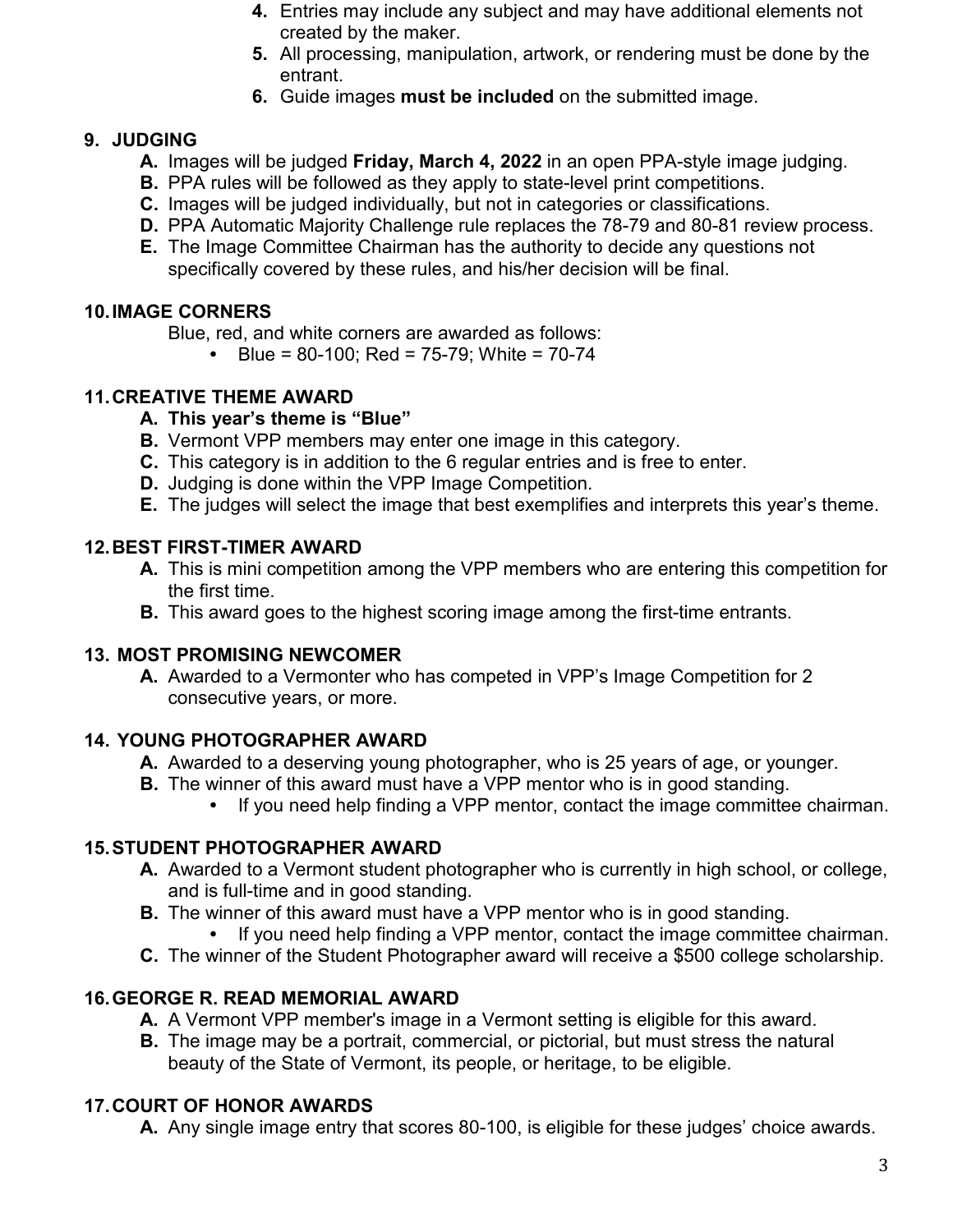- **B.** Three awards shall be given to non-masters.
- **C.** Three awards shall be given to VPP members holding any of these PPA degrees and registered as a "PPA Master" on PrintCompetition.com:
	- **•** Master of Photography (M.Photog.)
	- **•** Master Artist (M.Artist)
	- **•** Master of Wedding Photography (M.Wed.Photog.)
- **D.** One award for an out of state entrant may be chosen.

## **18.BEST BLACK & WHITE AWARD**

This award goes to the highest scoring B&W entry, 80-100. Or a Judges' Choice if more than one entry in same highest scoring level (Excellent, Superior, Exceptional).

## **19.BEST PORTRAIT AWARD**

This award goes to the highest scoring PORTRAIT entry, 80-100. Or a Judges' Choice if more than one entry in same highest scoring level (Excellent, Superior, Exceptional).

## **20.BEST WEDDING/EVENT AWARD**

This award goes to the highest scoring WEDDING entry, 80-100. Or a Judges' Choice if more than one entry in same highest scoring level (Excellent, Superior, Exceptional).

#### **21.BEST ILLUSTRATIVE AWARD**

This award goes to the highest scoring ILLUSTRATIVE entry, 80-100. Or a Judges' Choice if more than one entry in same highest scoring level (Excellent, Superior, Exceptional).

#### **22.BEST LANDSCAPE AWARD**

This award goes to the highest scoring LANDSCAPE entry, 80-100. Or a Judges' Choice if more than one entry in same highest scoring level (Excellent, Superior, Exceptional).

#### **23. BEST ARTIST AWARD** (previously the Creatively Plus Award**)**

This award goes to the highest scoring ARTIST6 entry, 80-100. Or a Judges' Choice if more than one entry in same highest scoring level (Excellent, Superior, Exceptional).

#### **24.BEST OF SHOW AWARD**

- **A.** This award goes to the highest scoring entry from the five category winners, 85-100.
- **B.** Or a Judges' Choice if more than one entry in same highest scoring level (Excellent, Superior, Exceptional).

#### **25. CERTIFIED PROFESSIONAL PHOTOGRAPHER (CPP) AWARD**

This award is given to the highest scoring image by a Vermont VPP CPP.

#### **26. AMERICAN SOCIETY OF PHOTOGRAPHERS (ASP) AWARD**

This award is given to the highest scoring image by a Vermont VPP ASP member.

## **27. DIGITAL ALBUM**

- **A.** An album is one of the regular entries.
- **B.** At this time, albums do not have a separate category
	- **•** So, enter it in one of the 5 image categories.
- **C.** See the PPA video tutorial for preparing an album for competition:
	- **• https://www.ppa.com/events-members/photo-competitions-mem/ipcresources-mem**
- **D.** All page/spread files must have:
	- **•** the longest file dimension at 4000 pixels,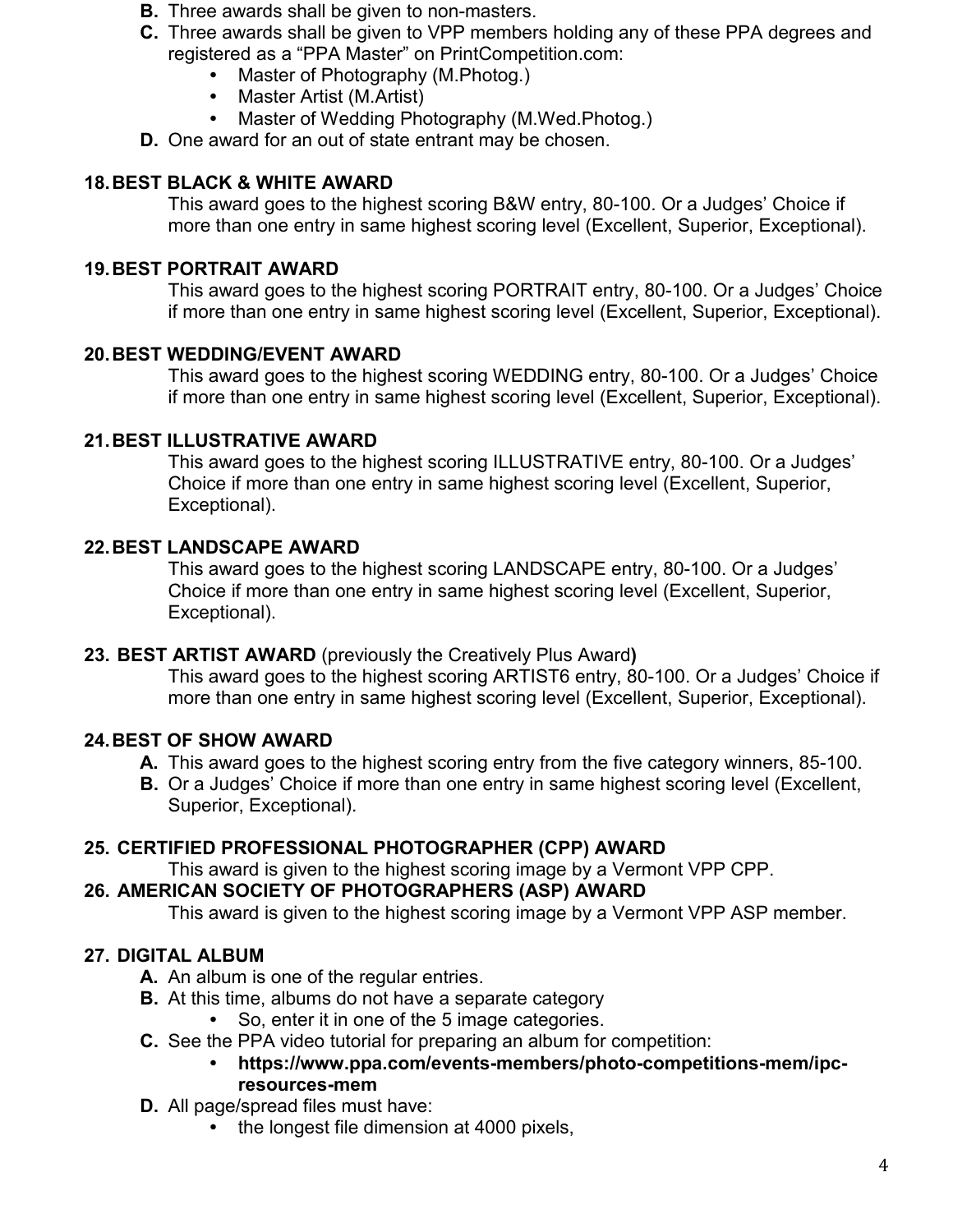- **•** have an embedded color profile of either sRGB or Adobe RGB1998,
- **•** saved at a JPEG quality setting of 10.
- **E.** Each page/spread file may contain as many images as you desire.
- **F.** An entry shall contain a minimum of 5 pages/spread files up to 36 pages/spread files
- **G.** Files will be numbered in viewing order with two digits, i.e., 01 jpg, 02 jpg, 03 jpg, etc.
- **H.** All individual files must be compressed into a single ZIP file. ZIP file must be named: Album Title.zip (e.g., Summer Wedding.zip).
- **I.** Studio identification or entrant's name cannot appear on any file within the album entry.
- **J.** MULTI-MAKER ALBUM:<br>Should be entere
	- **•** Should be entered by the photographer with the most images in the album.
	- **•** Each entrant must have a minimum of 10 images.
	- **•** Multi‐maker albums will be judged as one entry.

## **28.VERMONT HIGH LEVEL OF EXCELLENCE GOLD, SILVER, AND BRONZE AWARDS**

- **A.** These awards are based on image competition performance.
- **B.** Six regular qualifying entries are required to be considered for this award.
- **C.** A minimum of four entries scoring 80, or above, is required.
- **D.** The scores are based on the **highest total score** from the **top four entries**.

# **29.MACK DERICK MEMORIAL AWARD**

- **A. Special Note: for the 2022 competition, each printmaker needs to:**
	- **•** Enter in 2022 on PrintCompetition.com
	- **•** Print your Mack Derick photo.
		- **•** It must be delivered to Image Competition Chair, Brian Watt, by **Thursday, March 3rd**
			- **1.** In this Covid-19 environment, your print still needs to be "wholly of the maker's own production from photographic capture to the finished mounted print. This includes all the retouching, enhancements, and printing."
			- **2.** After the competition, your print will be returned so you can store it.
			- **3. Prints are required,** because the year you are presented your award, your accomplishment will be highlighted with a display of all your Mack Derick prints at the VPP annual convention.
			- **4.** The jury panel will use your digital image for judging.
- **B.** This award was established to give VPP members a continuing incentive to create and enter images of their own production. The award is in memory of one of the founders of VPP and a lifelong craftsman of the photographic arts. The intent of this award is to honor the craftsmanship of photography. This includes exposure of a sensitized material, film or digital sensor, which is processed in chemistry, or with a computer, and brought to a print through a chemical process, or an inkjet printer.
- **C.** The Vermont VPP member enters one (1) print annually in this award challenge, until the award is earned, using the current rules for entry in the VPP Image Competition.
- **D.** Judging will be on the same basis as the images in the VPP Image Competition.
	- **•** The registration requires a digital image, and for 2021, this is what will be used for judging your Mack Derick.
- **E.** The current year's print will receive the following points based on the print's final score: 90-100 = 5 points; 85-89 = 4 points; 80-84 = 3 points; 75-79 = 2 points; 74-70 = 1 point;  $\leq$  69 = 0 points. Earning zero points allows the competitor to remain in the MDMAC.
- **F.** In order to receive the Mack Derick Memorial Award, the competitor must enter a print, annually, until 15 points are earned.
- **G.** If the print maker misses a year, his/her point count is reset to zero (0).
	- **•** Extreme circumstances accounting for missing a year can be appealed to the VPP Board of Directors, in writing, before the next VPP Image Competition.
- **H.** Each print submitted in this award challenge must be wholly of the maker's own production (with the exception of color first generation processing) from photographic